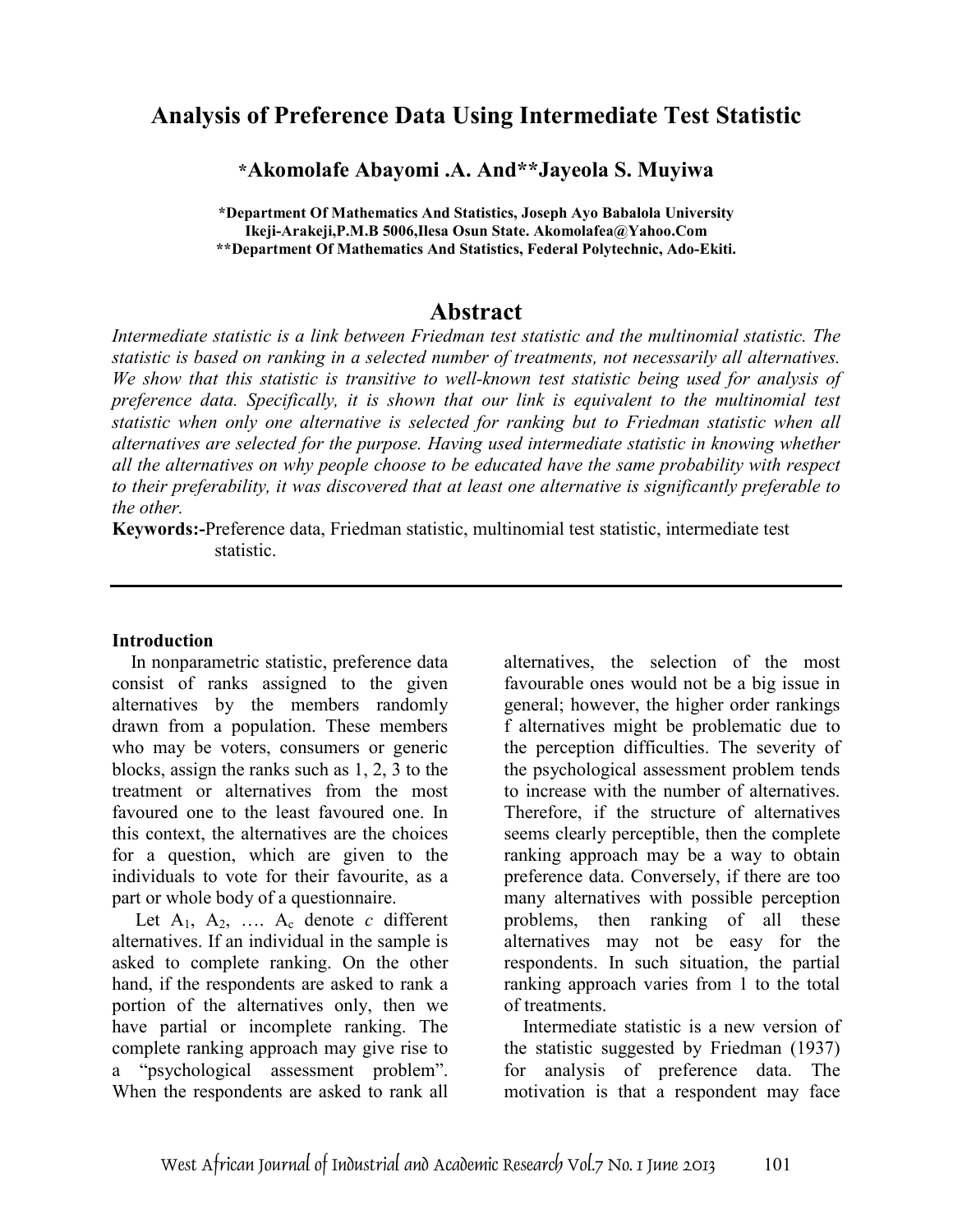with a psychological difficulty when she has no assign large ranks to the options. As a panacea, intermediate statistic suggests a new method and consequently a new statistic related to preference data.

### **Material and methodology**

 A questionnaire containing nine alternatives on "why people chose to be educated" was administered on four hundred (400) students in January, 2013 from a sample drawn from the student's population of Ekiti State University Nigeria.

 Specifically, these alternatives are: To read and write  $(A_1)$ , to be exposed and sociable  $(A_2)$ , to involve in politicking  $(A_3)$ , to be relevant in the society  $(A_4)$ , to get a white cola job  $(A_5)$  for effective communication  $(A<sub>6</sub>)$ , for acquisition of knowledge  $(A_7)$ , for the removal of inferiority complex  $(A_8)$ , and for livelihood A9). The respondents were asked to rank their reasons preference from the most preferred to the least preferred as 1, 2 and 3. In doing this, the respondents have no difficulty in ranking their first few alternatives but possible mistakes in ranking arise due to perception problems when they are asked to rank further alternatives. Our interest is whether there is any statistically significant structure in respondent's preference regarding the reasons why people chose to be educated. Therefore, the

hypothesis to be tested is that all the alternatives have the same probability with respect to their preferability.

### **An Intermediate Test Statistic**

 Assume that a random sample with the size is drawn from a given population. The respondents are asked to rank only k alternatives of  $A_1$ ,  $A_2$ ,...,  $A_c$  from most important to the least important. Notice that i<sup>th</sup> respondent's favorite permutation is given  $B_1, B_{i2}, B_{i3}, \ldots, B_{ik}$  which is any permutation with  $k$  elements of  $A_1, A_2, \ldots, A_c$  based on given choice rule. The null hypothesis  $H_0$ can be described as

 $P(i<sup>th</sup>$  respondents favorite permutation is equal to  $B_{i1}$ ,  $B_{i2}$ .... $B_{ik}$ )

$$
C\n \begin{array}{c}\n C \\
\hline\n (C-k)! \quad \text{Where } I \in (1, 2, ., n) \\
\end{array}\n \tag{1}
$$

 Based on the permutations given above, the ranking method can be described as follows. 1 is assigned to  $B_{i1}$ , 2 to  $B_{i2}$ , ...... k to  $B_{ik}$ ; however c is assigned for the rest of all the alternatives which are not ranked or chosen by the respondents. The implication being that any non-ranked alternative will be punished more severely than those that have been ranked by the respondents. Therefore, the data in the following contingency table represent the ranked data.

| <b>Table 1</b>     |                                  |  |  |  |  |  |
|--------------------|----------------------------------|--|--|--|--|--|
|                    | <b>Alternatives</b>              |  |  |  |  |  |
| <b>Individuals</b> | $A_1, A_2, \ldots, A_c$          |  |  |  |  |  |
|                    | $R_{i1}, R_{i2}, \ldots, R_{1c}$ |  |  |  |  |  |
|                    | $R_{2i}, R_{22}, \ldots, R_{2c}$ |  |  |  |  |  |
|                    |                                  |  |  |  |  |  |
|                    | $R_{ni}$ , $R_{n2}$ $R_{nc}$     |  |  |  |  |  |
| Total              | $R_1$ $R_2$ $R_C$                |  |  |  |  |  |

In the above contingency table  $(I_1, I_2, I_n)$ denote the respondents in the sample randomly drawn from a population and  $R_{ii's}$ 

for  $I \sum (1,2, \ldots, n)$  and  $j \sum 1, 2, \ldots, c$ ) denotes the ranking that is based on the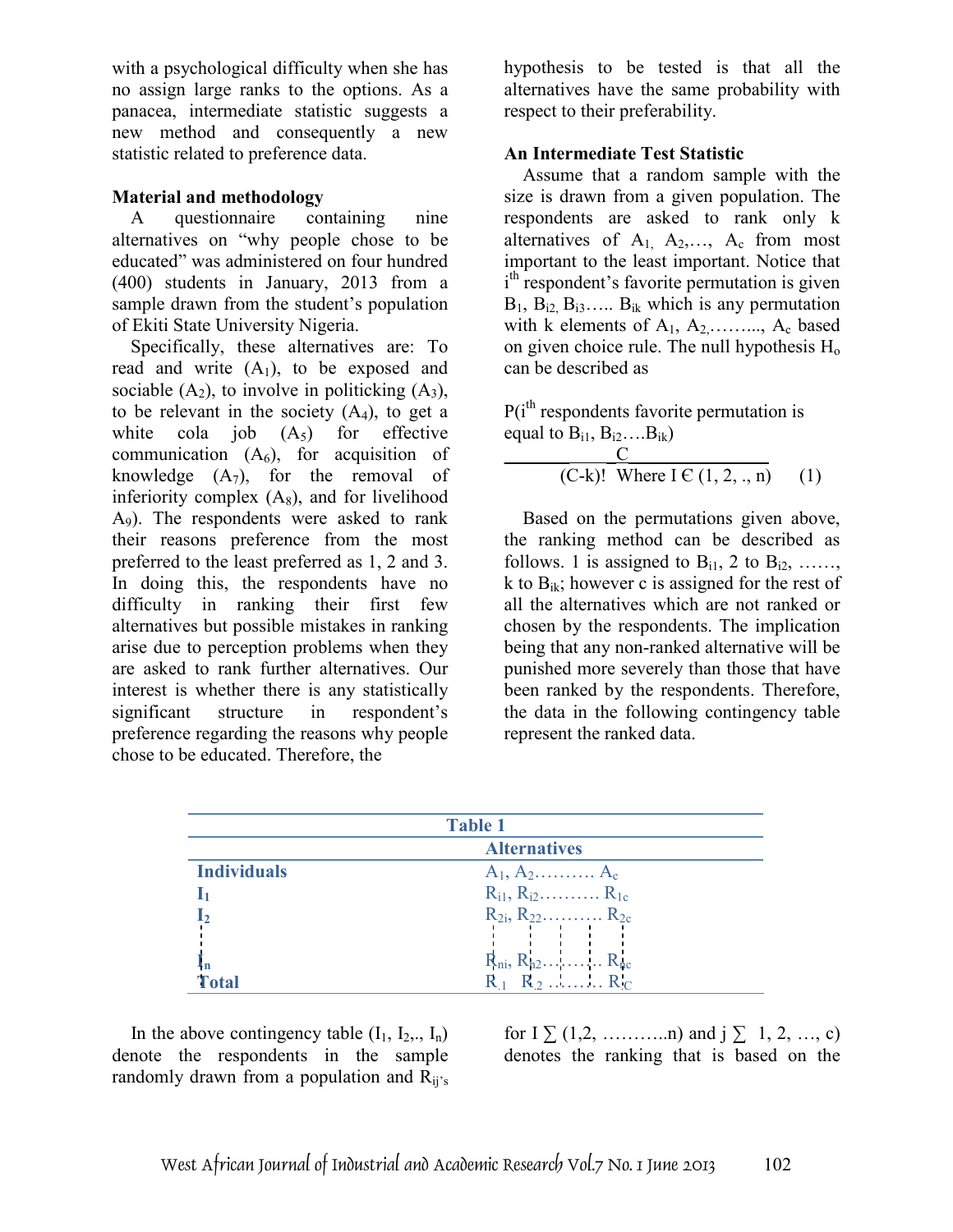explained procedure. The probability mass function is given by

$$
P (R_{ij} = r_{ij}) = \int_{i=k/c, r_{ij}}^{j/c, r_{ij}} \frac{C (1, 2, ......, k)}{C (c)}
$$
 (2)

Where  $i \le k \le C$ ,  $i \in (1, 2, \ldots, n)$  and  $j \in (1, 2, \ldots, c)$ 

The formula for intermediate test statistic (s) is given as

$$
s(k) = c(k) \sum_{j=1}^{k} R(j-n) \binom{k(k+1)}{2c} + c-k
$$
  
Where c(k) =  

$$
nc \frac{k(k+1)(2k+1) + c (c-k) - (k(k+1) + c-k)}{6c} \binom{k(k+1) + c-k}{2c}
$$
(3)

It should be noted that S (k) will have a chi-square distribution with C-1 degrees of freedom no matter what the value of k is the summary of the ranked data for  $k = 3$ .

| Table 2 |                                                                                                                                                                                   |  |  |  |  |  |  |  |  |  |
|---------|-----------------------------------------------------------------------------------------------------------------------------------------------------------------------------------|--|--|--|--|--|--|--|--|--|
|         | $A_1 \mid A_2 \mid A_3 \mid A_4 \mid A_5 \mid A_6 \mid A_7 \mid A_8 \mid A_9$                                                                                                     |  |  |  |  |  |  |  |  |  |
|         | $\mathbf{R}_{.1}$   $\mathbf{R}_{.2}$   $\mathbf{R}_{.3}$   $\mathbf{R}_{.4}$   $\mathbf{R}_{.5}$   $\mathbf{R}_{.6}$   $\mathbf{R}_{.7}$   $\mathbf{R}_{.8}$   $\mathbf{R}_{.9}$ |  |  |  |  |  |  |  |  |  |
|         | $270$   107   52   188   79   87   149   56   17                                                                                                                                  |  |  |  |  |  |  |  |  |  |

 Substituting 3 for k, 8 for c and the column sums in the above test statistic yields the value of the statistics,  $Q(k)$  = 1020. Based on the  $\chi^2$ - approximation, a critical value for the 1% significance level is  $\chi^2_{\text{c-1},\text{r}} = 18.48.$ 

#### **Interpretation of Result**

.

 The result strongly suggests the rejection of  $H<sub>o</sub>$  at 1% significance level. This result is interpreted as that at least one alternative is significantly preferable to others.

#### **Conclusion**

 Intermediate test statistic is a test used for the analysis of preference data. It is a test between the multinomial and Freidman test statistics. This test statistic is considered to be more general than those two. It is especially useful when the alternatives seem close to each other from respondent's perspective.

#### **Recommendation**

 The test statistic used in this research work for preference data is hereby recommended as the best test statistic for the analysis of preference data.

 $\_$  , and the contribution of the contribution of  $\mathcal{L}_\mathcal{A}$  , and the contribution of  $\mathcal{L}_\mathcal{A}$